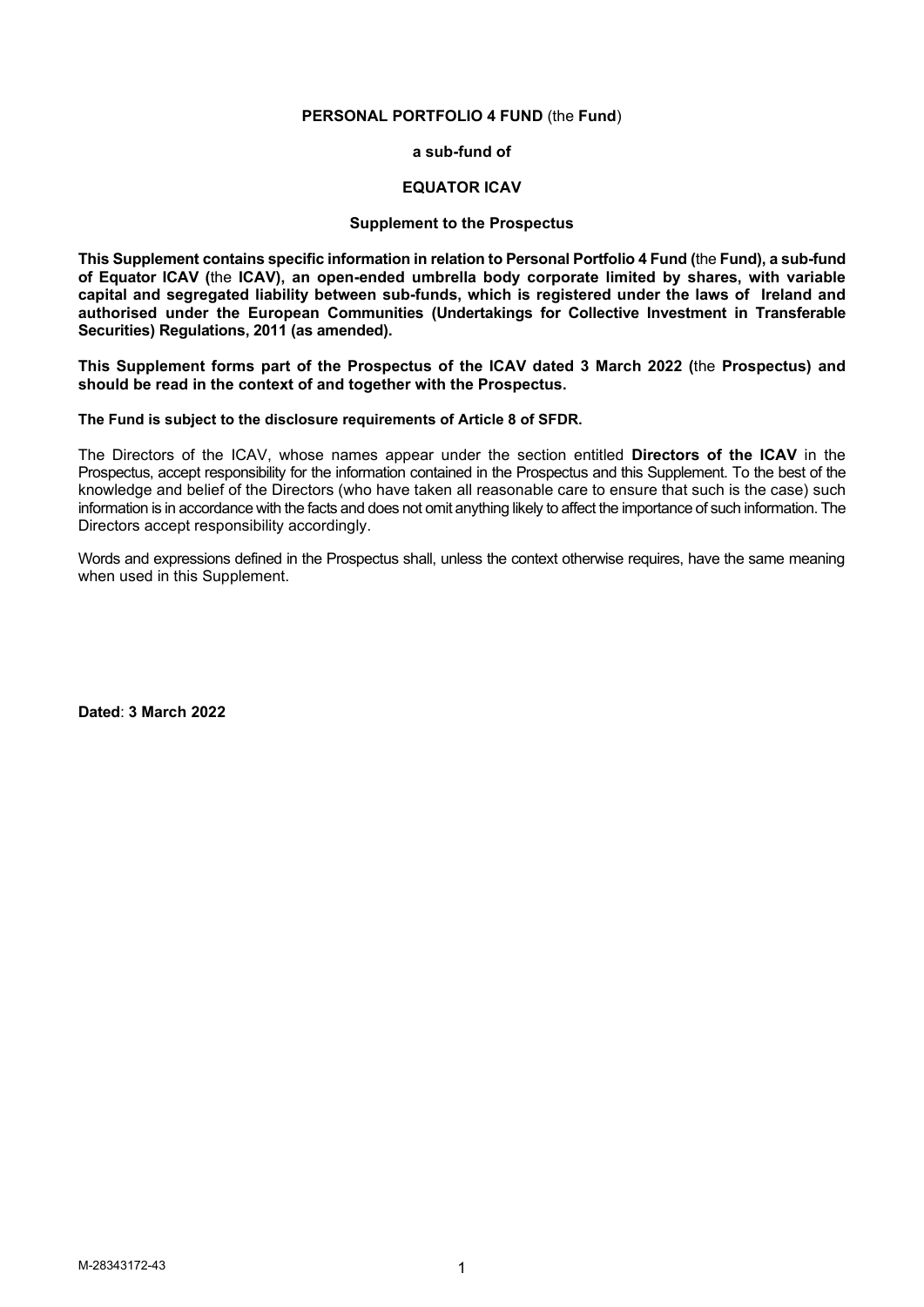# **DIRECTORY**

| $\mathbf{1}$ . |                                                                      |  |
|----------------|----------------------------------------------------------------------|--|
| 2.             | FINANCIAL DERIVATIVE INSTRUMENTS & EFFICIENT PORTFOLIO MANAGEMENT  7 |  |
| 3.             |                                                                      |  |
| 4.             |                                                                      |  |
| 5.             |                                                                      |  |
| 6.             |                                                                      |  |
| 7.             |                                                                      |  |
| 8.             |                                                                      |  |
| 9.             |                                                                      |  |
| 10.            |                                                                      |  |
| 11.            |                                                                      |  |
| 12.            |                                                                      |  |
| 13.            |                                                                      |  |
| 14.            |                                                                      |  |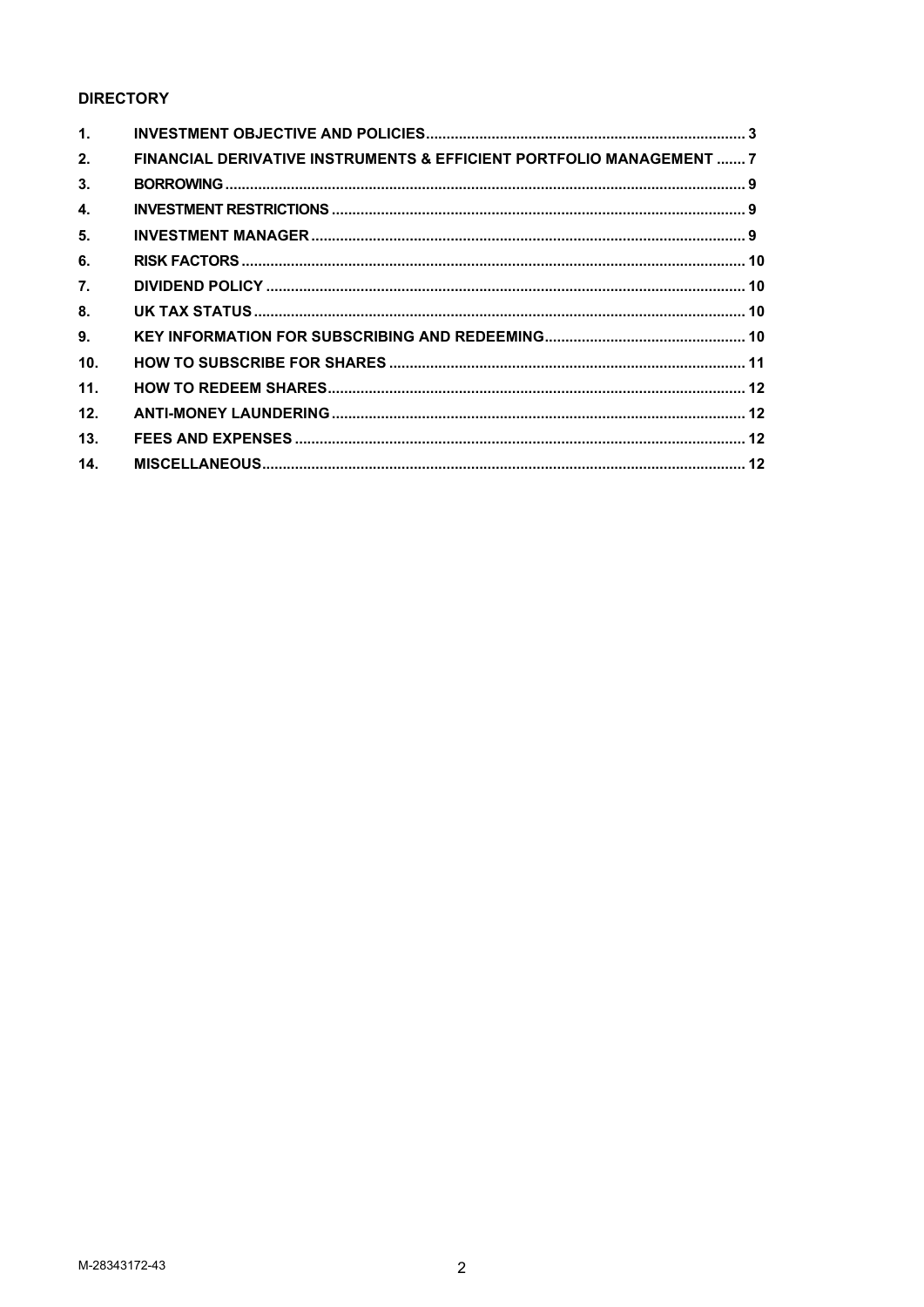## **1. INVESTMENT OBJECTIVE AND POLICIES**

### **Investment Objective**

The Fund aims to increase in value over the medium to longer-term through a diversified portfolio of investments. At least 65% of the Net Asset Value of the Fund will be invested in equities or CIS that invest in equities. The majority of the return is expected to be from capital appreciation with some potential for income generation.

## **Profile of a Typical Investor**

This Fund is designed for retail customers with little or no experience of investing in collective investment schemes and basic or no knowledge of the characteristics and risks of investing in equities and bonds.

A typical investor in the Fund has a medium to high tolerance for risk; they accept that the value of their investment may go up as well as down and they have a medium to high tolerance to bear losses to their original investment. The minimum investment horizon is 5 years.

### **Investment Policy**

The Fund will hold a range of investments (e.g. equities and bonds) from a combination of developed and emerging markets, which are best placed to meet the overall objective of the Fund. The Fund will invest either directly or indirectly at least 65% of its Net Asset Value in equities and equity related securities and no more than 35% of its Net Asset Value in bonds (a loan, usually to a company or government, which pays interest). Other investments may include indirect exposure to property, derivatives, ancillary liquid assets and cash as further described below.

The Fund aims to take into account certain Environmental, Social and Governance (**ESG**) themes and considerations as described below and in greater detail in the section entitled ESG Policy in the Prospectus. At least 50% of the Net Asset Value of the Fund will be investments that are on a Net Zero Trajectory (as defined and described in the ESG Policy).

The proportion of UK and Sterling denominated investments will be typically higher than their share of global markets. The reference currency of the Fund will be Sterling.

### *Bonds*

The Fund will invest in bonds either directly or indirectly through collective investment schemes (**CIS**).

The bonds may:

- earn fixed or variable rate income or may be non-interest bearing such as discounted securities;
- be issued by governments, government related agencies, supranationals and corporate entities;
- be Investment Grade or sub-Investment Grade (or high yield).

Where a bond is unrated an equivalent rating may be determined by the Investment Manager.

No more than 30% of the Net Asset Value of the Fund will be sub-Investment Grade.

These investments will be listed and/or traded on the regulated markets set out in Appendix I of the Prospectus (subject to any exceptions permitted under the Regulations).

## *Equities and Equity Related Securities*

The Fund will invest in equities and equity related securities either directly or indirectly through investment in eligible CIS. Equity related securities will consist of American Depositary Receipts (**ADRs**) and Global Depositary Receipts (**GDRs**) and preference shares of companies of all capitalisations.

These investments will be listed and/or traded on the regulated markets set out in Appendix I of the Prospectus (subject to any exceptions permitted by the Regulations).

### *Collective Investment Schemes*

All of the Net Asset Value of the Fund may be invested in other CIS, which may include exchange traded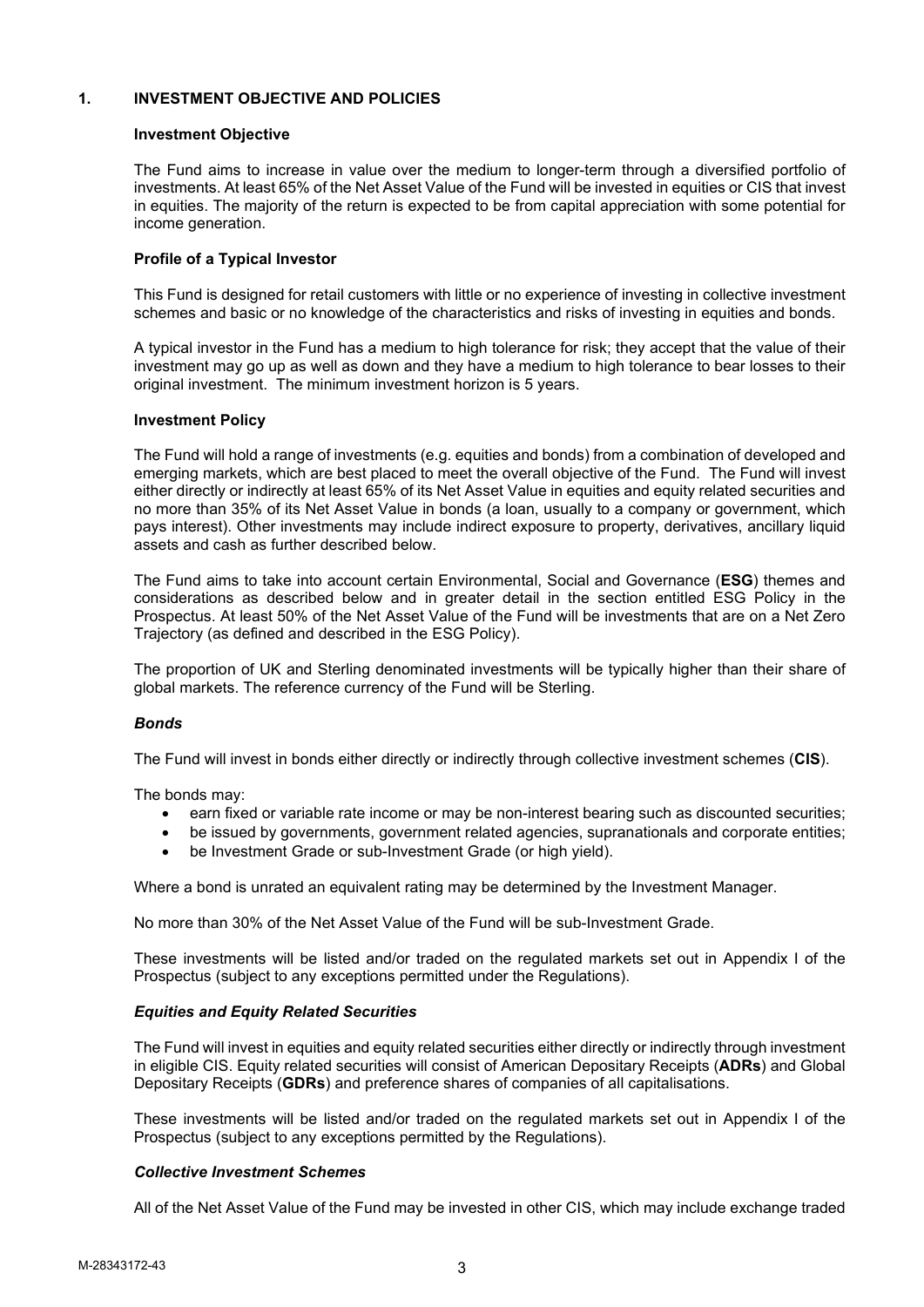funds (**ETFs**). The Fund will mainly be invested in CIS that are index-tracking rather than actively managed, as the Investment Manager perceives a cost benefit to such an investment.

These CIS and/or ETFs will:

- be UCITS or AIFs. Any AIFs must be regulated and satisfy the requirements of the Central Bank;
- be established in jurisdictions such as Ireland, other member states of the EEA, Jersey, Guernsey, the Isle of Man, the United States or the United Kingdom;
- not have an annual management fee (excluding any performance fee) greater than 5%;
- not invest more than 10% of their assets in other CIS.

### *Property*

The Fund may seek exposure to property through Real Estate Investment Trusts (**REITs**), focused on the UK property sector. REITs allow the Fund to gain exposure to the property sector through more liquid investments with transparent pricing when compared to investing in property directly.

Aggregate indirect exposure to property will be limited to 20% of the Fund's Net Asset Value. The purpose of these investments is to allow the Investment Manager to diversify and complement the investments in bonds and equities to help to achieve the Fund's objective.

### *Ancillary Liquid Assets and Cash*

The Fund may hold ancillary liquid assets, such as short term bank deposits, money market instruments, money market funds and other securities that offer high liquidity. Money market instruments are short term investments that are traded on money markets such as certificates of deposit, commercial paper and short-term money market funds. Other liquid securities include short term government bonds and unconditional and irrevocable letters of credit with a residual maturity of less than three months. The Fund may also hold cash.

The Fund may hold a high level of liquid assets, including cash, during times of severe market volatility, political unrest or similar conditions. The increase may serve to ensure the Fund avoids losses.

### *Investment Selection*

The Investment Manager actively manages the Fund meaning on a day to day basis the Investment Manager will assess, monitor and may make investment decisions based on their research, judgement and experience.

When considering what to invest in the Investment Manager starts by looking at the economic and market conditions around the world and decides what type of investments (e.g. bonds or equities), geographic area (e.g. UK or Europe) and/or industry sectors may help achieve the Fund's investment objective.

This will result in an overall allocation of bonds, equities, equity related securities and other assets as described above in this section, which may be spread between selected geographic areas and/or industry sectors. The Investment Manager then determines how the Fund will invest in or gain exposure to the chosen type of investment, geographic area and/or industry sectors. This might be:

- directly through investing in bonds or equities; or
- indirectly through investing via a CIS or ETP which themselves invest in the bonds or equities or other assets as described above in this section.

When choosing how to invest, the Investment Manager will consider the costs and risks involved, then research the investment before making a decision on whether to invest.

When selecting bonds, such as government or corporate bonds, the Investment Manager will look at factors such as the coupon, price, maturity and credit rating of the instrument.

When selecting equities and equity related securities, the Investment Manager will look at a range of factors such as potential for growth, historic price fluctuation and valuations.

The Fund may make indirect investments in property, also known as alternative investments. This might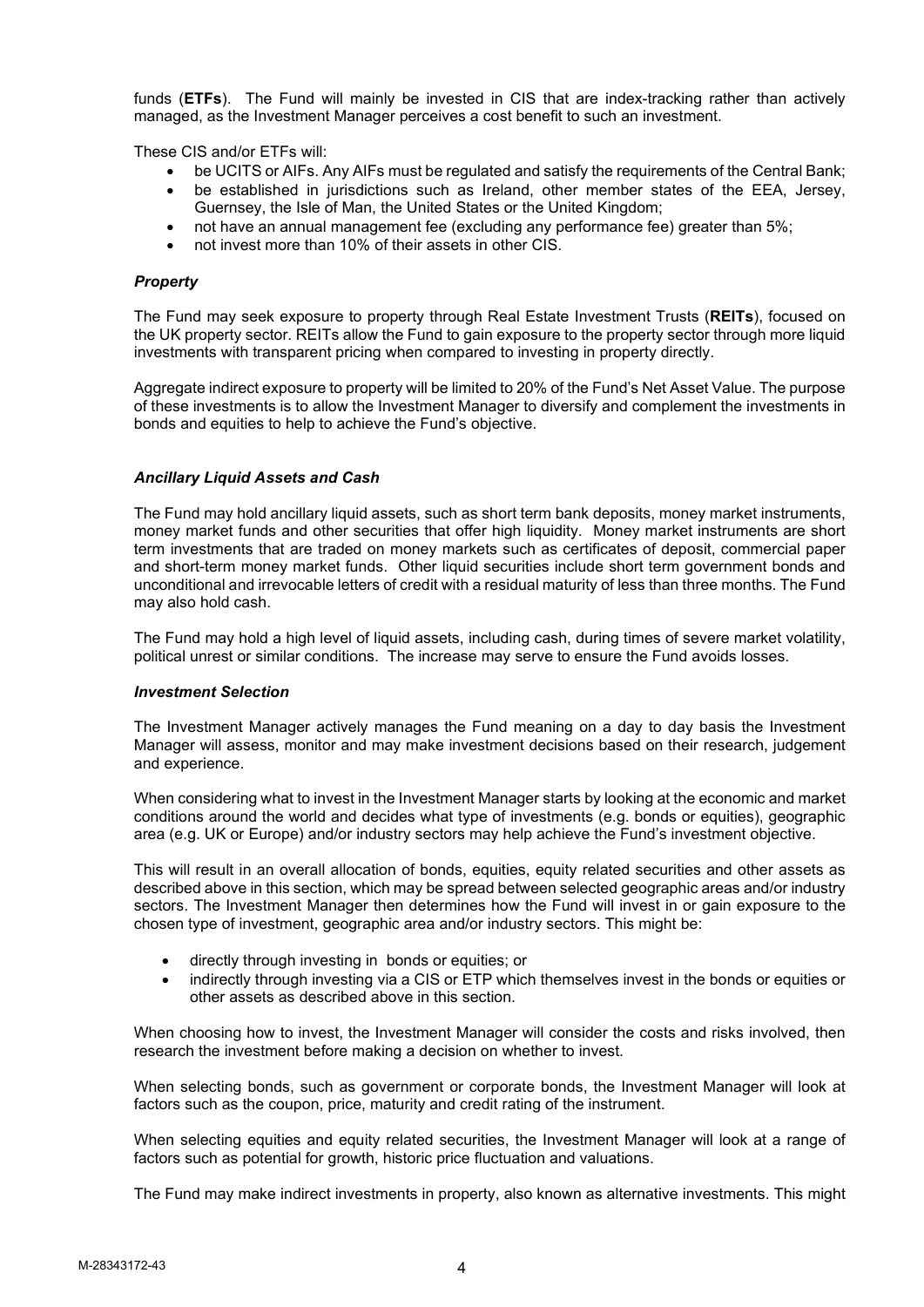occur when the Investment Manager believes this type of investment

- offers the potential for better growth or income than other types of investment; or
- offers protection where some investments are increasing the risk of the Fund

The Investment Manager frequently reviews the Fund's investments and may make changes to those investments as economic and market conditions change.

## *ESG Policy*

The Investment Manager believes that strong corporate governance practices and management of environmental and social risks contribute to the creation of long-term investment value. When investing in other CIS the Investment Manager will have a bias for those with an approach to ESG investment which is consistent with that of the Investment Manager. When investing directly, the Investment Manager will have a bias for investments with stronger ESG characteristics.

The Fund aims to take into account certain ESG themes and considerations as described in greater detail in the section entitled ESG Policy in the Prospectus. In particular, the Investment Manager integrates externally and internally produced ESG data into decision making and risk monitoring processes to seek to promote environmental and social characteristics through its the investment process. The Investment Manager conducts quantitative and qualitative assessments of the ESG profile of each investment held in the Fund in order to apply: (i) negative screening, seeking to exclude or limit investments that breach the Exclusionary Criteria set by the Investment Manager as described in the Prospectus; and (ii) positive screening, seeking to make investments that are perceived by the Investment Manager to be wellpositioned to maximise the opportunities arising from and minimise the impact of sustainability risks. For example, in the Investment Manager's opinion, the investment has better and more robust governance (e.g. better board diversification, stronger anti-corruption frameworks), is less impactful on the environment (e.g. lower carbon intensity, involved in low carbon business activities, less impactful on biodiversity) and/or scores better on social measures (e.g. not involved in exploitative business practices, does not breach the UN global compact). Investments deemed not to meet the Investment Manager's minimum standards may not be held in the Fund.

In addition, the Investment Manager uses proactive and reactive engagement with management and boards of issuers of bonds and equities to monitor their ESG practices and encourage best practice. The Investment Manager's stewardship aims to advance the Net Zero Trajectory (as defined in the section entitled ESG Policy in the Prospectus) of investments through voting and engagement.

## *SFDR and Taxonomy Regulation*

Under SFDR as amended by the Taxonomy Regulation, the Fund is required to disclose how and to what extent the investments underlying the Fund are invested in environmentally sustainable economic activities and how those underlying investments contribute to the environmental objectives of climate change mitigation and / or climate change adaptation.

The regulatory technical standards (**RTS**) under SFDR as amended by the Taxonomy Regulation which provide the detailed content and presentation of this disclosure information are not available as at the date of this Supplement and are scheduled to be effective from 1 January 2023. These disclosures will be subject to change once those RTS are in force.

Whilst the Fund promotes, among other characteristics, environmental characteristics in the manner described in this Supplement, and the ESG Policy within the Prospectus, due to the lack of reliable data, it is currently not possible to accurately determine how and to what extent the Fund's underlying investments take into account the criteria for environmentally sustainable economic activities as set out in the Taxonomy Regulation. As such, as at the date of this Supplement, the percentage of taxonomyaligned investments that can be evidenced is 0%, and accordingly the underlying investments do not take into account the criteria for environmentally sustainable economic activities. This Supplement will be updated when improved data quality supports this determination.

## *Geographic Bias*

There will typically be a larger proportion of investments in the UK than the UK's share of global markets. The reference currency of the Fund will be Sterling. Non-UK investments may be made in order to achieve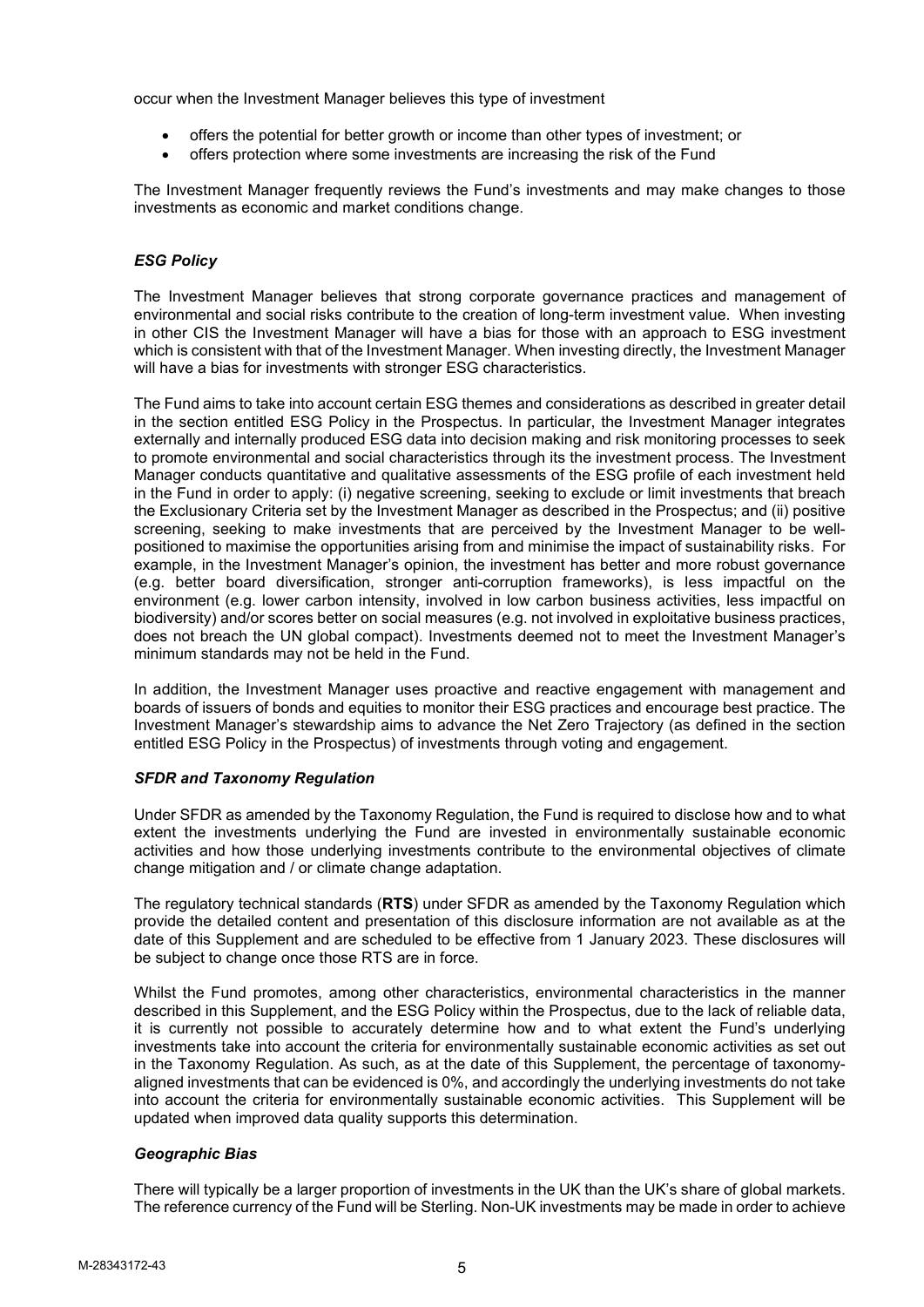diversification, in particular where the Investment Manager feels that a particular non UK or non Sterling investment is similar to a UK investment but has the potential for greater returns while maintaining an appropriate level of risk.

Where investments are not denominated in Sterling, the Investment Manager may, at its discretion, hedge the currency exposure in order to reduce the Fund's currency risk.

### *Risk limits defined by reference to the Benchmark*

The Investment Manager will manage the Fund's risk by reference to the benchmark identified below (the **Benchmark**). The risk of the Fund will be managed by limiting differences from the Benchmark within a tracking error, which measures the extent to which the Fund's performance differs from its benchmark, of 2%. It is calculated as the annualised statistical variation of the returns of a Fund compared with its benchmark. Low tracking error means a Fund performs consistently relative to its benchmark. In contrast, high tracking error implies a Fund performs inconsistently relative to its benchmark (i.e. a volatile difference in returns). The low tracking error approach used by this Fund limits the extent to which the Fund can out or under perform the Benchmark.

The Benchmark below has been created by the Investment Manager to represent the level of risk of the Fund. Accordingly, the indices selected and weights within the Benchmark have been chosen on the basis that they provide an appropriate representation of the Fund's portfolio of investments in terms of risk. The cost of sourcing data from the Benchmark Administrator is also considered when selecting the indices.

Fund Benchmark.

| Type of Investment                  | <b>Benchmark</b>                       | Weight |
|-------------------------------------|----------------------------------------|--------|
|                                     | <b>SONIA (Sterling Overnight Index</b> |        |
| GBP Liquid Assets and Cash          | Average)                               | 2.00%  |
| UK Government Bonds - Short         | Bloomberg Sterling Gilts 1-5           |        |
| Duration                            | (GBP)                                  | 2.00%  |
| <b>UK Government Bonds</b>          | <b>Bloomberg Sterling Gilts (GBP)</b>  | 6.50%  |
| Grade<br>UK<br>Investment           | Bloomberg Sterling Non-Gilts           |        |
| Corporate Bonds                     | (GBP)                                  | 7.50%  |
|                                     | Bloomberg Global High Yield            |        |
| <b>High Yield Global Bonds</b>      | Hedged (GBP)                           | 4.00%  |
|                                     | Bloomberg EM Hard Currency             |        |
|                                     | Aggregate Sovereign Hedged             |        |
| <b>Global Emerging Markets Debt</b> | (GBP)                                  | 3.00%  |
|                                     | MSCI United Kingdom ESG                |        |
|                                     | Screened Select Index* NR              |        |
| UK Equity shares                    | (GBP)                                  | 25.50% |
|                                     | <b>MSCI</b><br>USA ESG Screened        |        |
| US Equity shares                    | Select Index* NR (GBP)                 | 26.50% |
| Europe Equity shares                | MSCI Europe ex UK ESG                  |        |
|                                     | Screened Select Index* NR              |        |
|                                     | (GBP)                                  | 7.00%  |
| Japan Equity shares                 | MSCI Japan ESG Screened                |        |
|                                     | Select Index* NR (GBP)                 | 3.50%  |
| Pacific Basin Equity shares         | MSCI Pacific Ex Japan ESG              |        |
|                                     | Screened Select Index* NR              |        |
|                                     | (GBP)                                  | 1.50%  |
| Global<br>Emerging<br>Markets       | MSCI Emerging Markets ESG              |        |
| <b>Equity shares</b>                | Screened Select Index*<br>NR.          |        |
|                                     | (GBP)                                  | 11.00% |

### *Fund Benchmark*

\*A custom index calculated by MSCI based on screening criteria provided by the Investment Manager

## *Benchmark Administrator*

SONIA (Sterling Overnight Index Average) is administered by the Bank of England and as such the EU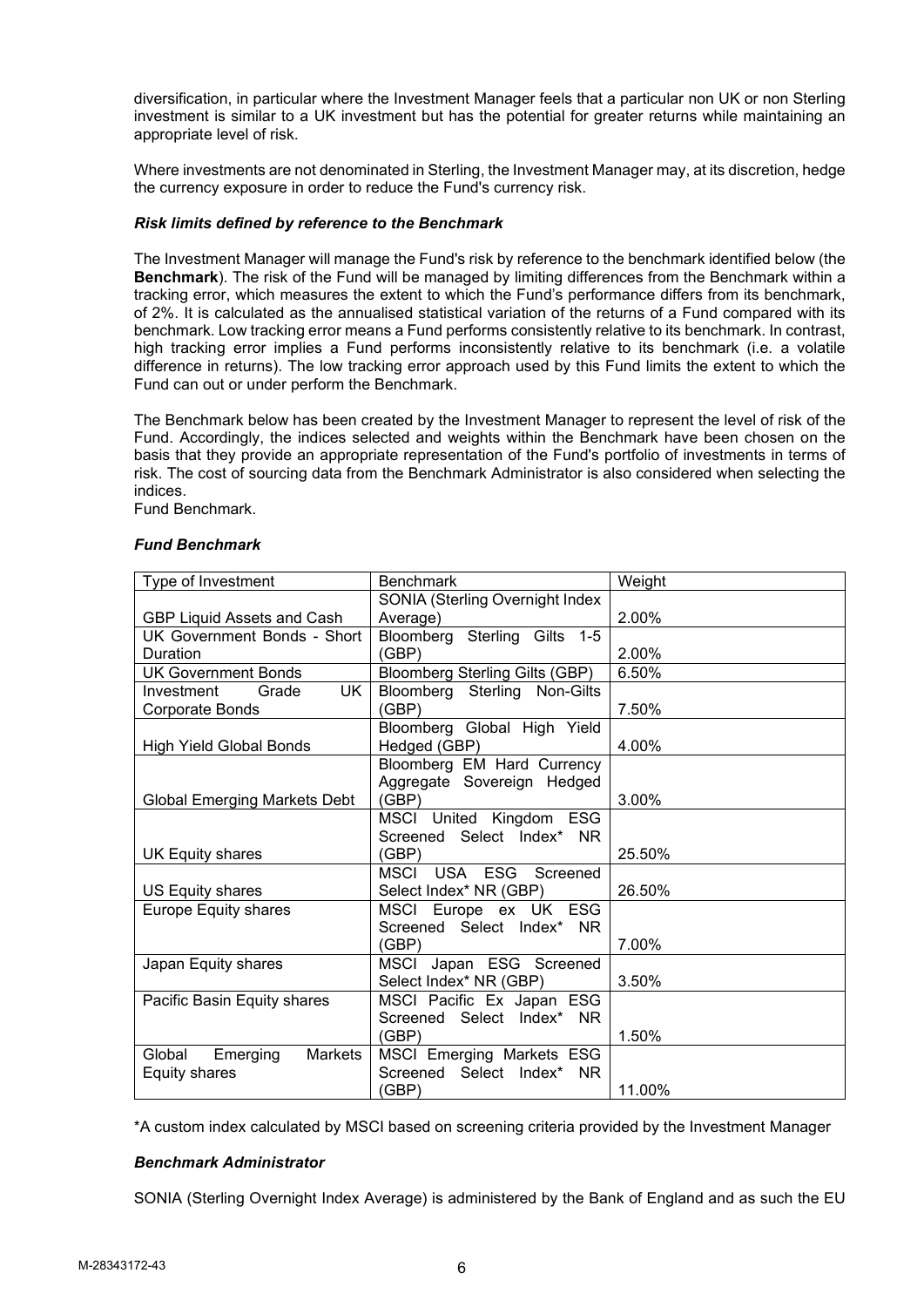Benchmark Regulations do not apply.

The Bloomberg Sterling Gilts 1-5 (GBP), Bloomberg Sterling Gilts (GBP), Bloomberg Sterling Non-Gilts (GBP), Bloomberg Global High Yield Hedged (GBP) and Bloomberg EM Hard Currency Aggregate Sovereign Hedged (GBP) Index are administered by Bloomberg Index Services Limited which are listed in the register of administrators and benchmarks maintained by the European Securities and Markets Authority.

The MSCI United Kingdom ESG Screened Select Index NR (GBP), MSCI USA ESG Screened Select Index NR (GBP), MSCI Europe ex UK ESG Screened Select Index NR (GBP), MSCI Japan ESG Screened Select Index NR (GBP), MSCI Pacific Ex Japan ESG Screened Select Index NR (GBP) and MSCI Emerging Markets ESG Screened Select Index NR (GBP) are custom indices calculated by MSCI based on exclusion criteria provided by the Investment Manager. These indices are administered by MSCI Limited which are listed in the register of administrators and benchmarks maintained by the European Securities and Markets Authority.

## **2. FINANCIAL DERIVATIVE INSTRUMENTS & EFFICIENT PORTFOLIO MANAGEMENT**

The Fund may use the types of financial derivative instruments (FDI) set out below for efficient portfolio management only, where the use of derivatives is considered a cheaper, more efficient method to gain exposure to certain asset classes, for risk management and for hedging purposes as further described in this section below and in the **Utilisation of FDI and Efficient Portfolio Management** section in the Prospectus.

Derivatives are generally expected to be exchange traded, although over-the-counter (**OTC**) instruments may also be used. This is further described in this section below. The use by the Fund of FDI will not result in the Fund being leveraged in excess of 100% of Net Asset Value.

The Fund may invest in assets which themselves use FDI for efficient portfolio management and investment purposes.

Collective investment schemes in which the Fund invests may invest in derivatives for investment purposes as well as for hedging and efficient portfolio management. Such use of derivatives by other collective investment schemes may be extensive.

The Fund may seek to manage currency exposure by hedging foreign exchange exposure back to the base currency of the Fund using instruments such as forward foreign exchange contracts. The Fund is not obliged to hedge currency exposure.

**Currency Forwards and Currency Swaps:** The Investment Manager may hedge currency exposure or income flows through the use of foreign exchange contracts such as currency forwards and currency swaps. A currency forward, which is a foreign exchange non-standardized, negotiated, over-the-counter contract executed between two parties to purchase or sell a specific currency at an agreed price at a future settlement date, reduces exposure to changes in the value of the currency to be delivered and increases exposure to changes in the value of the currency to be received for the duration of the contract. A currency swap comprises two currency forwards, executed simultaneously where one forward is in the reverse direction of the other, each settling on different dates. The Fund may enter into such contracts to seek to hedge against exchange rate risks, increase exposure to a currency or shift exposure to currency fluctuations from one currency to another. To the extent that the Fund and any underlying collective investment scheme in which it invests holds assets, including cash, are denominated in currencies other than the Base Currency of the Fund, the Fund will have foreign currency exposure. Accordingly, the Investment Manager will exercise its discretion in deciding whether or not to hedge all or some of such currency exposures back into the Base Currency of the Fund or otherwise alter the currency exposure characteristics of the assets held. Any such decisions will be based, in part, upon the Investment Manager's view of the likely trend of future exchange rates.

**Options:** The Fund may purchase put options on a tactical basis (including equity index options, options on futures and options on swaps) to seek to, for example, provide an efficient, liquid and effective mechanism for "locking in" gains and /or protecting against future declines in the value of securities that it owns in order to benefit from future gains in the value of a security without the risk of the fall in value of the security below the strike price. Put options are contracts that give the buyer in return for the premium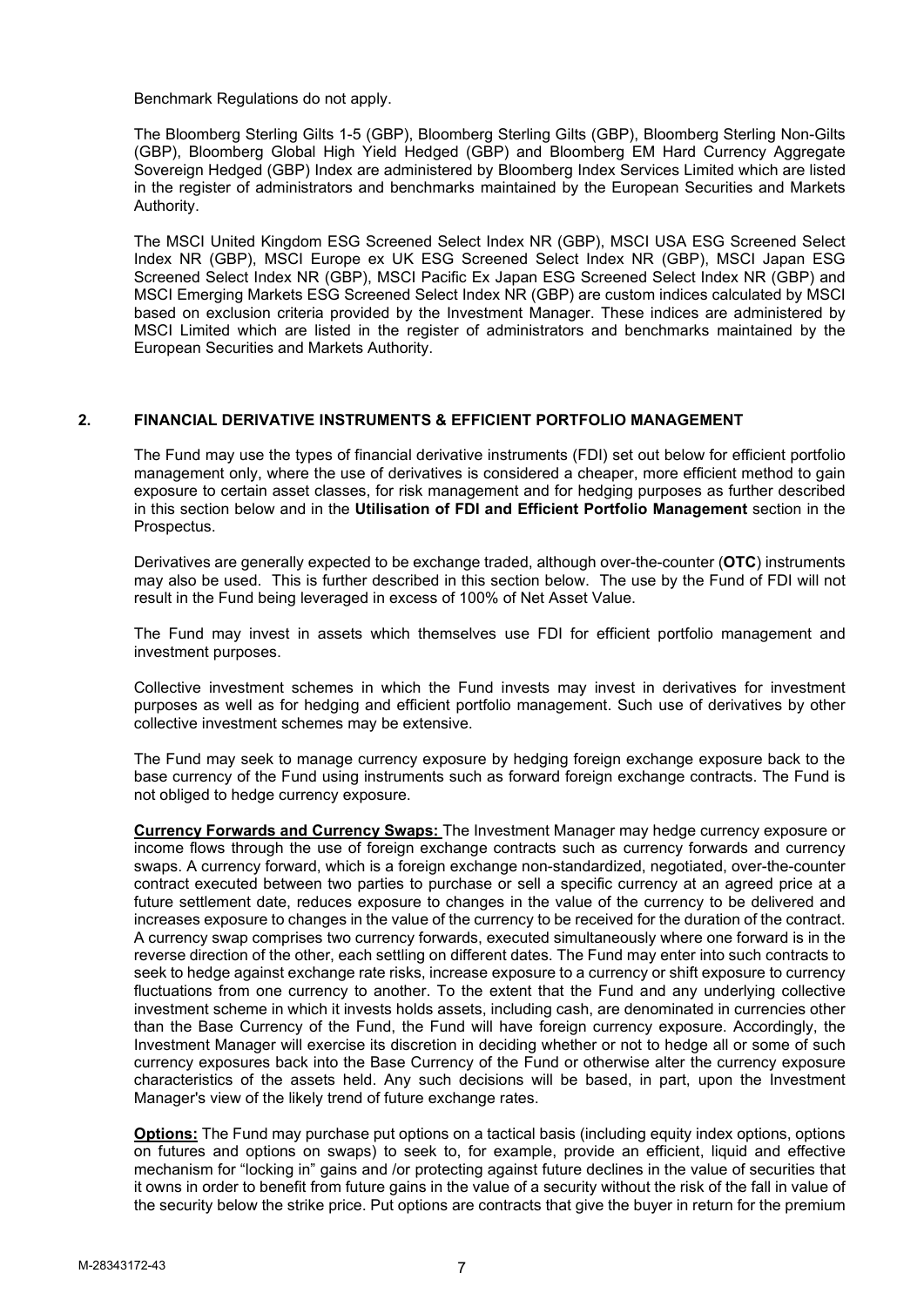paid, the right, but not the obligation, to sell to the seller of the contract, a specific quantity of the securities underlying the option contract at a specified price during the term of the option contract.

The Fund may also purchase call options (including equity index options and options on futures) to provide an efficient, liquid and effective mechanism for taking positions in securities in order to benefit from future gains in the value of a security without the need to purchase and hold the security. The Fund may also purchase call options on currencies for the purposes of efficient portfolio management to seek protection against exchange rate risks. Call options are contracts sold for a premium that give the buyer the right, but not the obligation, to buy the securities underlying the option at the specified exercise price from the seller of the option at any time during the term of the option contract. Options may be cash or physically settled.

**Structured Notes:** A Fund may invest in structured notes which would typically be a freely transferable debt instrument, with an embedded derivative, where the return is linked to the performance of an underlying eligible asset or index. The commercial purpose for acquiring such structured notes would be to benefit from some, or all of the rise in the value or level of the asset or index while offering capital protection if the value ever falls. For example, a structured note such as an equity-linked structured note would give a return based on the performance of the underlying equity or equity index. The maximum loss on any structured note acquired by the Fund would not exceed the amount of initial investment. There would be issuer risk to the issuer of the structured note. Some structured notes may be traded on regulated exchanges (e.g. exchange traded notes). Other types of structured notes are traded over-thecounter by authorised credit institutions. Exposure to assets gained through the use of the embedded derivative will only be to assets that the Fund may acquire directly. The investment in structured notes will not form a significant part of the Fund's assets. There will be times when such exposure is nil.

**Futures:** Futures are contracts to buy or sell a standard quantity of a specific asset (or, in some cases, receive or pay cash based on the performance of an underlying asset, instrument or index) at a predetermined future date and at a price agreed through a transaction undertaken on an exchange. Futures contracts allow investors to hedge against market risk or gain exposure to the underlying market. Since these contracts are marked-to-market daily, investors can, by closing out their position, exit from their obligation to buy or sell the underlying assets prior to the contract's delivery date. Futures may also be used to manage cash balances, both pending investment of a cash flow and with respect to fixed cash targets.

**Interest Rate Swaps:** An interest rate swap is an agreement negotiated between two parties to exchange interest rate cash flows, calculated on a notional amount, at specified dates during the life of the swap. The notional amount is used only to determine the payments under the swap and is not exchanged. The payment obligation of each party is calculated using a different interest rate, typically with one party paying a floating interest rate in return for receiving a fixed interest rate, either at regular intervals during the life of the swap or at the maturity of the swap. Interest rate swaps may be used to take short positions or to manage interest rate risk and duration exposure.

Where the Fund uses interest rate swaps, it will be to alter the interest rate characteristics of transferable securities held by the Fund in accordance with the investment policy of the Fund. Such swaps will be employed in order to generate additional capital or income for the Fund or for risk management purposes in accordance with the investment policy of the Fund.

**Credit Default Swaps:** The Fund may enter into credit default swaps to isolate and transfer the credit risk associated with a particular reference asset. Credit default swaps provide a measure of protection against defaults of debt issuers. The Fund's use of credit default swaps does not assure their use will be effective or will have the desired result. The Fund may either be the buyer or seller in a credit default swap transaction. Credit default swaps are transactions under which the parties' obligations depend on whether a credit event has occurred in relation to the reference asset. The credit events are specified in the contract and are intended to identify the occurrence of a significant deterioration in the creditworthiness of the reference asset. On settlement, credit default products may be cash settled or involve the physical delivery of an obligation of the reference entity following a default. The buyer in a credit default swap contract is obligated to pay the seller a periodic stream of payments over the term of the contract provided that no event of default on an underlying reference asset has occurred. If a credit event occurs, the seller must pay the buyer the full notional value of the reference asset that may have little or no value. If the Fund is a buyer and no credit event occurs the Fund's losses will be limited to the periodic stream of payments over the term of the contract. As a seller, the Fund will receive a fixed rate of income throughout the term of the contract, provided that there is no credit event. If a credit event occurs, the seller must pay the buyer the full notional value of the reference obligation.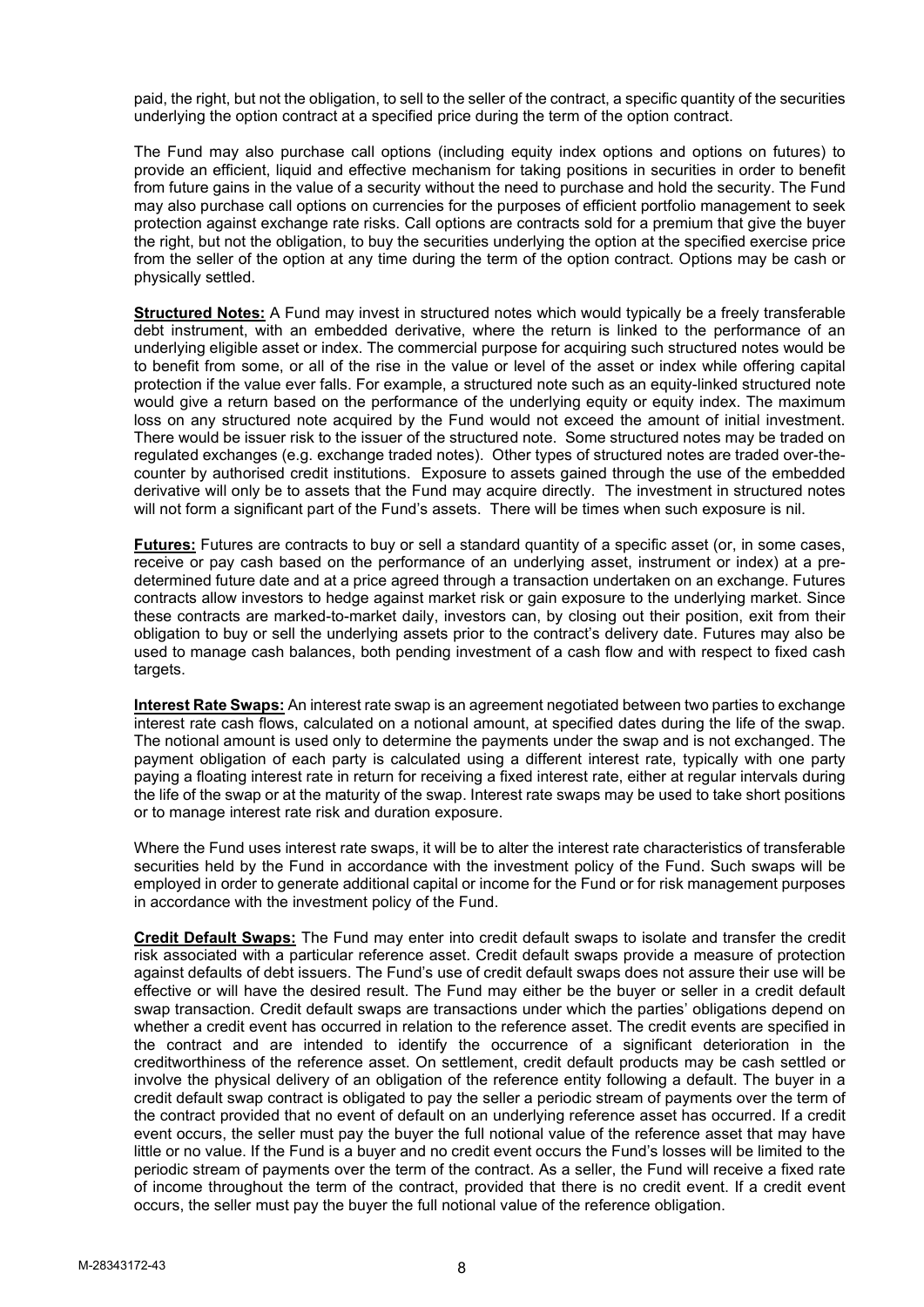**Total Return Swaps:** The Fund may enter into total return swaps with certain entities as outlined in paragraph 6.3 of the section "FUNDS - Investment Restrictions" in the Prospectus. Subject to compliance with those conditions, the Investment Manager has full discretion as to the appointment of counterparties when entering into total return swap in furtherance of the Fund's investment objective and policies. It is not possible to comprehensively list in this Supplement all the counterparties as they have not, as of the date of issue of this Supplement, been selected and they may change from time to time.

A total return swap is a contract whereby one party (e.g. the total return payer) agrees to make a series of payments to another party (e.g. the receiver) based on the change in the market value of the assets underlying such contract (which can include a security or baskets thereof or eligible index) during the specified period. In exchange, the other party to the contract agrees to make a series of payments calculated by reference to an interest rate and/or some other agreed-upon amount (including the change in market value of other underlying assets). The Fund may use total return swaps to gain exposure to an investment which is consistent with the investment policy of the Fund, without owning it or taking physical custody of it. For example, if the Fund invests in a total return swap on an underlying security, it will receive the price appreciation of the underlying security in exchange for a series of payments at an agreed rate. The Fund may use total return swaps to gain/reduce exposure in a cost effective manner. Total return swaps are typically used on single reference entities.

All FDI transactions entered into will be dealt in on a Regulated Market or on an over the counter basis (OTC) and in the case of OTC transactions will be with counterparties which are credit institutions authorised within the EEA, the United Kingdom, Switzerland, Jersey, Guernsey, the Isle of Man, the United States, Canada, Japan, Australia or New Zealand. In the case of a counterparty which is not a credit institution, the counterparty has (or is deemed by the ICAV to have) a credit rating of at least A2 or equivalent or otherwise meets the requirements of the Central Bank. The Fund will not be leveraged in excess of 100% of its Net Asset Value through the use of FDI and the Fund will use the commitment approach to calculate its daily global exposure, being the incremental exposure and leverage generated through the use of FDI in accordance with its risk management process and the requirements of the Central Bank. The underlying assets of these FDIs will be one of the asset classes referred to above in the Investment Policies section.

### **3. BORROWING**

In accordance with the general provisions set out in the Prospectus under the heading Borrowing and Lending Powers and Restrictions, the Fund may borrow up to 10% of its total Net Asset Value on a temporary basis and not for speculative purposes.

### **4. INVESTMENT RESTRICTIONS**

The investment restrictions applicable to the Fund are set out under the section entitled **Investment Restrictions** in the Prospectus.

### **5. INVESTMENT MANAGER**

#### **Investment Manager**

The Manager has appointed Coutts & Co as discretionary investment manager in respect of the Fund. Under the terms of the Investment Management Agreement the Investment Manager is responsible, subject to the overall policy and supervision of the Manager, for managing the assets and investments of the Fund in accordance with the investment objective and policies and restrictions of the Fund.

The Investment Manager was established in 1692 and is authorised in the UK by the PRA and authorised and regulated in the UK by the FCA in the conduct of its designated investment business. The Investment Manager is ultimately a wholly owned subsidiary of the NatWest Group plc, a public limited company incorporated in Scotland and listed on the London Stock Exchange. The Investment Manager carries out business in a wide range of banking and financial services including investment management. As at 31 December 2020 the Investment Manager was responsible for managing approximately GBP 30.5 billion of clients' assets.

The Manager may, with prior approval from the Central Bank, delegate its functions to other companies within the NatWest Group plc or to third parties.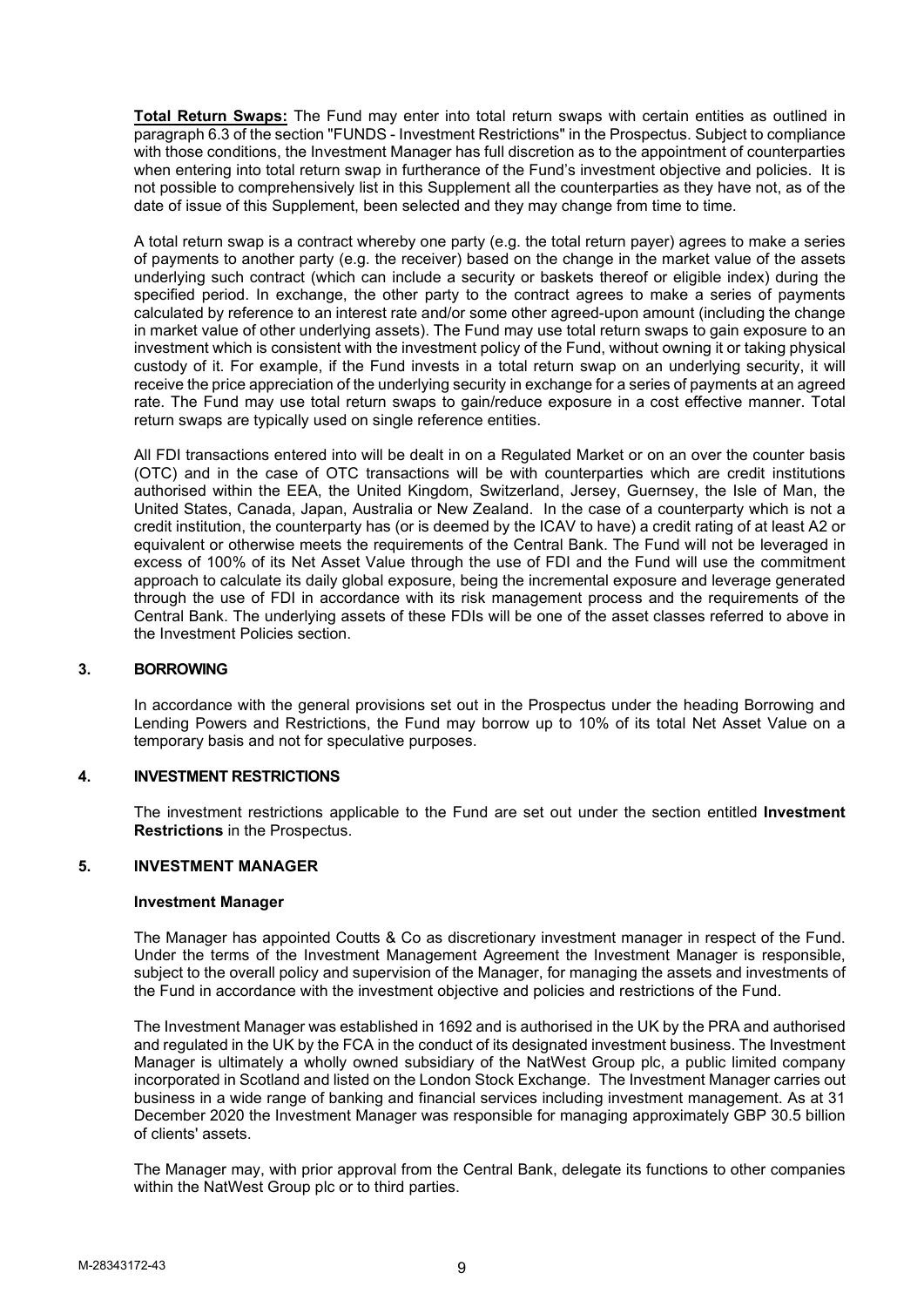### **6. RISK FACTORS**

The risk factors under the section entitled Risk Factors in the Prospectus apply to this Fund. Prospective investors should review these carefully and raise any questions they have with their advisers.

### **7. DIVIDEND POLICY**

The Directors may determine at their sole discretion to declare dividends and to distribute any income on the Distributing Shares. Dividends will be declared out of net income (i.e. income less expenses) in May and November of each year and, if so, it will be paid within four months of the declaration date. Distributions will be paid in the currency denomination of the relevant Share Class.

No declarations or distributions shall be made in respect of Accumulating Shares. Accordingly, any distributable income will remain in the Fund's assets and will be reflected in the Net Asset Value of the Accumulating Shares.

### **8. UK TAX STATUS**

Each Share Class of the Fund has UK reporting fund status as at the date of this Supplement. Further details are set out in the Prospectus.

### **9. KEY INFORMATION FOR SUBSCRIBING AND REDEEMING**

### **Base Currency**

**Sterling** 

The Base Currency of the Fund is Sterling but investments may be denominated in other currencies.

### **Share Classes**

The ICAV may issue Shares in each of the Share Classes set out below.

GBP Class A – Accumulating GBP Class A – Distributing GBP Class B – Accumulating

Class A is designed for investors whose Shares are to be held as part of a service provided or offered by NatWest Companies. The Directors may at their absolute discretion switch an investor's Class A Shares into another Class of Shares or compulsorily redeem such Shares where they no longer consider this to be the case.

### Class B is offered generally.

Where a shareholding value is, or falls, below the Minimum Shareholding for a particular Class and to enable the investor to continue to be invested in the relevant Fund, the Directors may compulsorily repurchase the relevant Shares and apply the proceeds in the purchase of Shares of another Class in the Fund.

The Directors (upon written confirmation to the Administrator) reserve the right to differentiate between Shareholders and to waive or reduce the Minimum Shareholding, Minimum Initial Investment Amount, and Minimum Additional Investment Amount for any such Shareholders or to refuse an application for any such Shares at their absolute discretion.

Additional classes of Shares may be created in accordance with the requirements of the Central Bank.

### **Issue Price for Class A and Class B Shares**

The Issue Price for Class A Shares and Class B Shares in the Fund is Net Asset Value per Share.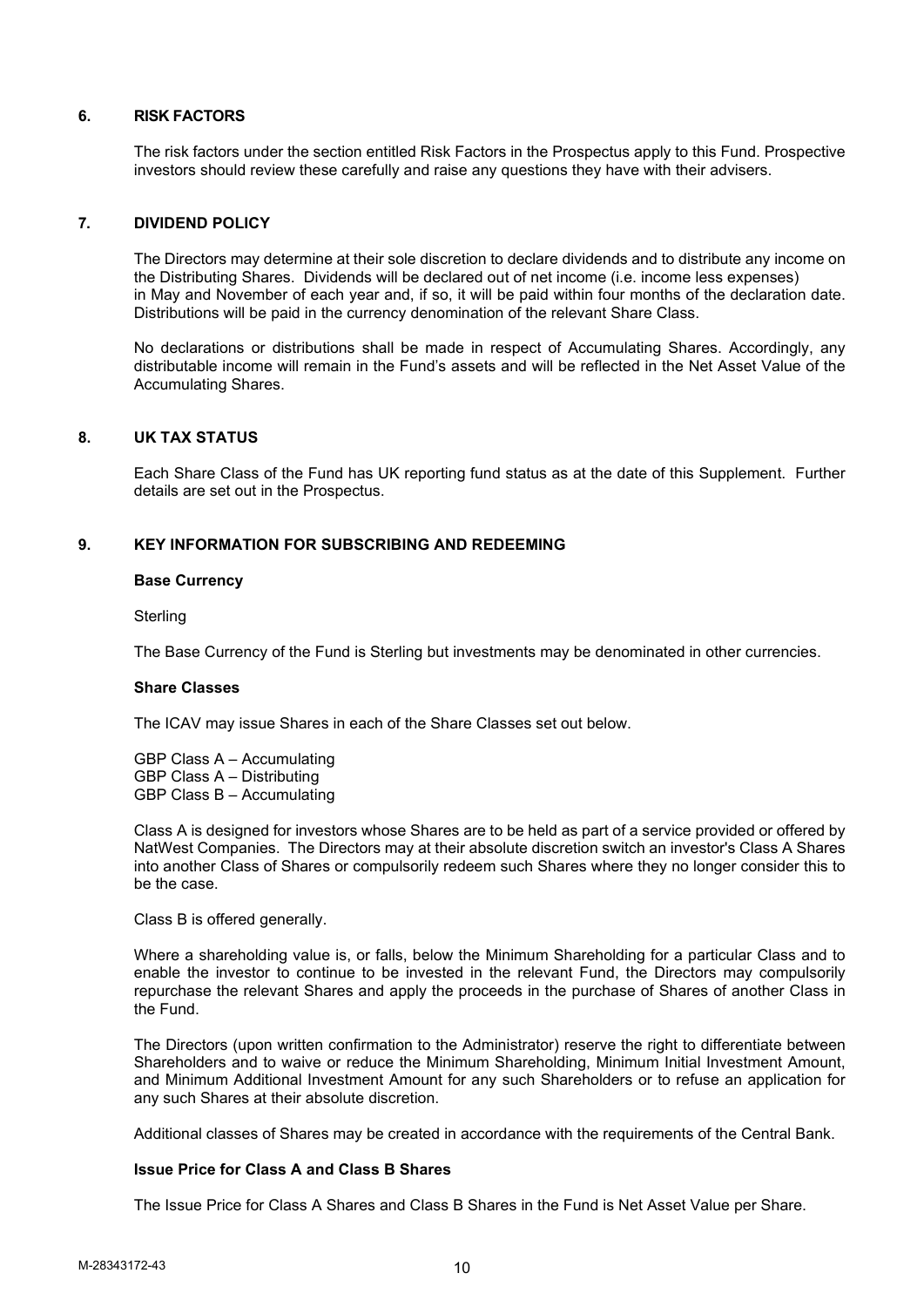### **Minimum Investment and Minimum Shareholding**

The minimum initial subscription by each investor for Class A is £250,000. The minimum additional subscription for Class A is £1,000. The minimum Shareholding for Class A Shares is £125,000.

The minimum initial subscription by each investor for Class B is £50,000. The minimum additional subscription for Class B is £1000. The minimum Shareholding for Class B Shares is £25,000

The Directors reserve the right to vary or waive the Minimum Initial Investment Amount, the Minimum Additional Investment Amount and the Minimum Shareholding.

### **Minimum Fund Size**

£15,000,000

### **Subscription Charge**

The Fund will not impose an initial subscription charge.

### **Redemption Charge**

The Fund will not impose a redemption charge.

### **Anti-Dilution levy**

The Fund may impose an anti-dilution levy on a subscription or a redemption in accordance with the section entitled **Fees and Expenses** and the **Share Dealings** sections in the Prospectus.

### **Exchange Charge**

The Fund will not impose an exchange charge.

### **Business Day**

Any day on which the London Stock Exchange is open for business.

### **Dealing Day**

Every Business Day.

### **Dealing Deadline**

The Dealing Deadline is 15:00 UK time on the Business Day immediately preceding the relevant Dealing Day or such other day or time as the Directors may determine provided the Shareholders are notified in advance and it is prior to the relevant Valuation Point.

### **Valuation Point**

The Valuation Point is 23:00 UK time on the business day immediately preceding the Dealing Day or such other day or time as may be determined by the Directors and approved by the Depositary.

### **Settlement Date**

The Settlement Date for the receipt of monies for subscription for Shares shall be 3 Business Days following the relevant Dealing Day. The Settlement Date for the dispatch of monies for the redemption of Shares shall be 3 Business Days following the relevant Dealing Day provided that all the required documentation, including anti-money laundering documentation, has been furnished to and received by the Administrator.

## **10. HOW TO SUBSCRIBE FOR SHARES**